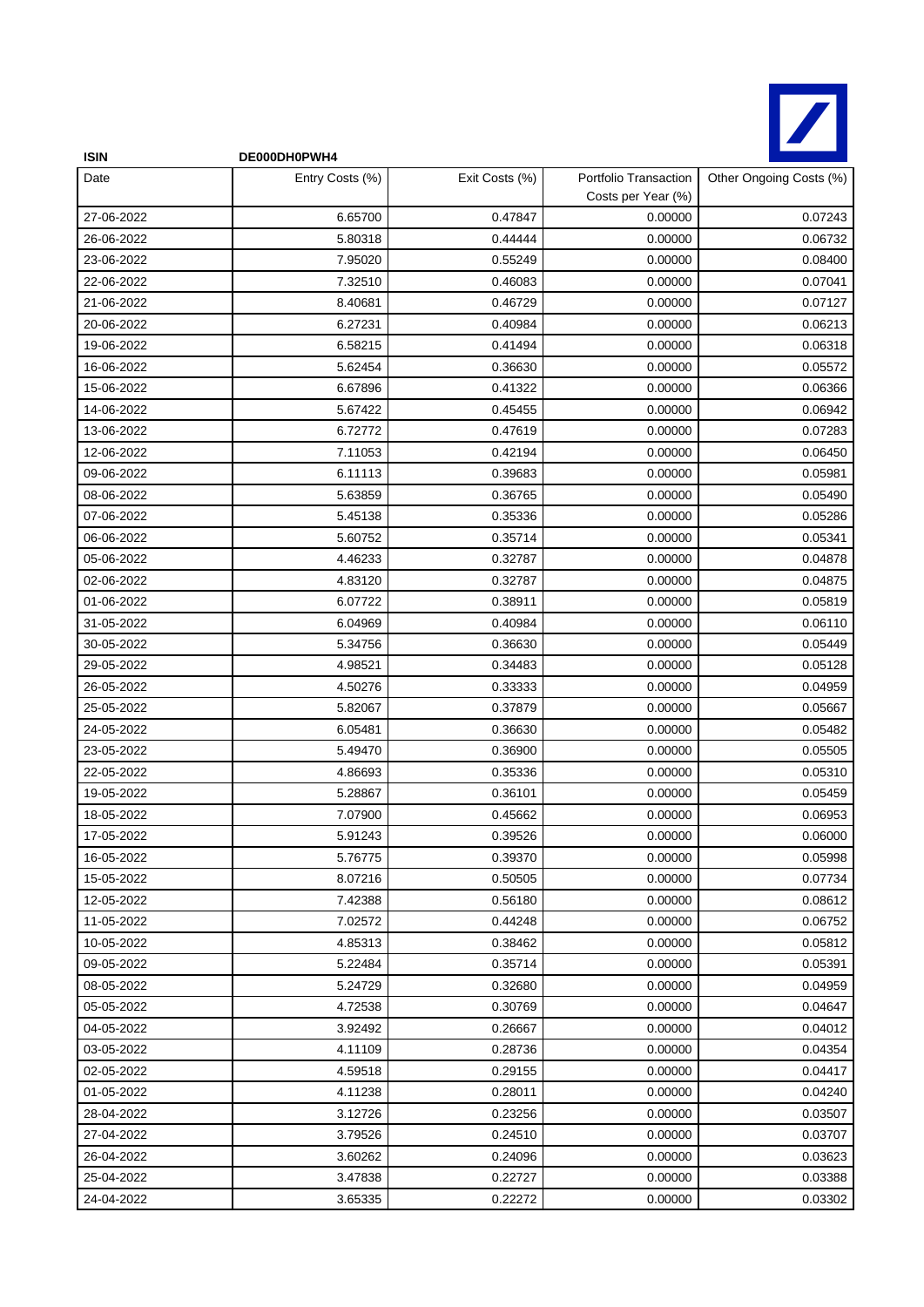| 21-04-2022 | 2.98938 | 0.19724 | 0.00000 | 0.02908 |
|------------|---------|---------|---------|---------|
| 20-04-2022 | 2.79555 | 0.17825 | 0.00000 | 0.02599 |
| 19-04-2022 | 2.79931 | 0.17857 | 0.00000 | 0.02625 |
| 18-04-2022 | 2.26993 | 0.15576 | 0.00000 | 0.02297 |
| 13-04-2022 | 2.34385 | 0.16077 | 0.00000 | 0.02345 |
| 12-04-2022 | 2.37767 | 0.16313 | 0.00000 | 0.02396 |
| 11-04-2022 | 2.65020 | 0.17513 | 0.00000 | 0.02564 |
| 10-04-2022 | 2.80505 | 0.18349 | 0.00000 | 0.02674 |
| 07-04-2022 | 2.71338 | 0.18832 | 0.00000 | 0.02755 |
| 06-04-2022 | 3.02542 | 0.20202 | 0.00000 | 0.02951 |
| 05-04-2022 | 2.96531 | 0.20243 | 0.00000 | 0.02953 |
| 04-04-2022 | 2.86752 | 0.19084 | 0.00000 | 0.02763 |
| 03-04-2022 | 2.78045 | 0.18622 | 0.00000 | 0.02683 |
| 31-03-2022 | 2.97116 | 0.19011 | 0.00000 | 0.02730 |
| 30-03-2022 | 2.90377 | 0.18797 | 0.00000 | 0.02683 |
| 29-03-2022 | 2.86465 | 0.18762 | 0.00000 | 0.02679 |
| 28-03-2022 | 2.89026 | 0.18519 | 0.00000 | 0.02675 |
| 27-03-2022 | 2.75939 | 0.17606 | 0.00000 | 0.02544 |
| 25-03-2022 | 2.54551 | 0.16502 | 0.00000 | 0.02380 |
| 24-03-2022 | 2.60909 | 0.17794 | 0.00000 | 0.02570 |
| 23-03-2022 | 2.65760 | 0.17921 | 0.00000 | 0.02583 |
| 22-03-2022 | 2.77925 | 0.17794 | 0.00000 | 0.02568 |
| 21-03-2022 | 2.68312 | 0.17825 | 0.00000 | 0.02557 |
| 18-03-2022 | 2.56526 | 0.17361 | 0.00000 | 0.02489 |
| 17-03-2022 | 2.48475 | 0.17212 | 0.00000 | 0.02473 |
| 16-03-2022 | 2.93453 | 0.18587 | 0.00000 | 0.02685 |
| 15-03-2022 | 3.00340 | 0.18553 | 0.00000 | 0.02676 |
| 14-03-2022 | 2.57908 | 0.16529 | 0.00000 | 0.02391 |
| 11-03-2022 | 2.43598 | 0.15699 | 0.00000 | 0.02267 |
| 10-03-2022 | 2.61815 | 0.16807 | 0.00000 | 0.02413 |
| 09-03-2022 | 2.29899 | 0.14903 | 0.00000 | 0.02160 |
| 08-03-2022 | 2.17438 | 0.14970 | 0.00000 | 0.02183 |
| 07-03-2022 | 2.19128 | 0.15361 | 0.00000 | 0.02243 |
| 04-03-2022 | 2.65263 | 0.17331 | 0.00000 | 0.02493 |
| 03-03-2022 | 2.61250 | 0.17241 | 0.00000 | 0.02465 |
| 02-03-2022 | 2.66258 | 0.17637 | 0.00000 | 0.02525 |
| 01-03-2022 | 2.94858 | 0.19724 | 0.00000 | 0.02783 |
| 28-02-2022 | 3.04728 | 0.20284 | 0.00000 | 0.02876 |
| 25-02-2022 | 3.18771 | 0.20704 | 0.00000 | 0.02931 |
| 24-02-2022 | 2.36462 | 0.17921 | 0.00000 | 0.02524 |
| 23-02-2022 | 3.07073 | 0.21322 | 0.00000 | 0.02975 |
| 22-02-2022 | 3.10864 | 0.21505 | 0.00000 | 0.03004 |
| 21-02-2022 | 3.41587 | 0.22676 | 0.00000 | 0.03159 |
| 18-02-2022 | 3.32543 | 0.22124 | 0.00000 | 0.03080 |
| 17-02-2022 | 3.17084 | 0.22779 | 0.00000 | 0.03175 |
| 16-02-2022 | 3.61706 | 0.24213 | 0.00000 | 0.03367 |
| 15-02-2022 | 4.01095 | 0.24331 | 0.00000 | 0.03394 |
| 14-02-2022 | 3.20207 | 0.22883 | 0.00000 | 0.03198 |
| 11-02-2022 | 4.06623 | 0.26954 | 0.00000 | 0.03745 |
| 10-02-2022 | 3.74081 | 0.25381 | 0.00000 | 0.03508 |
| 09-02-2022 | 3.94262 | 0.25907 | 0.00000 | 0.03587 |
| 08-02-2022 | 4.43215 | 0.27933 | 0.00000 | 0.03873 |
| 07-02-2022 | 4.05405 | 0.29155 | 0.00000 | 0.04036 |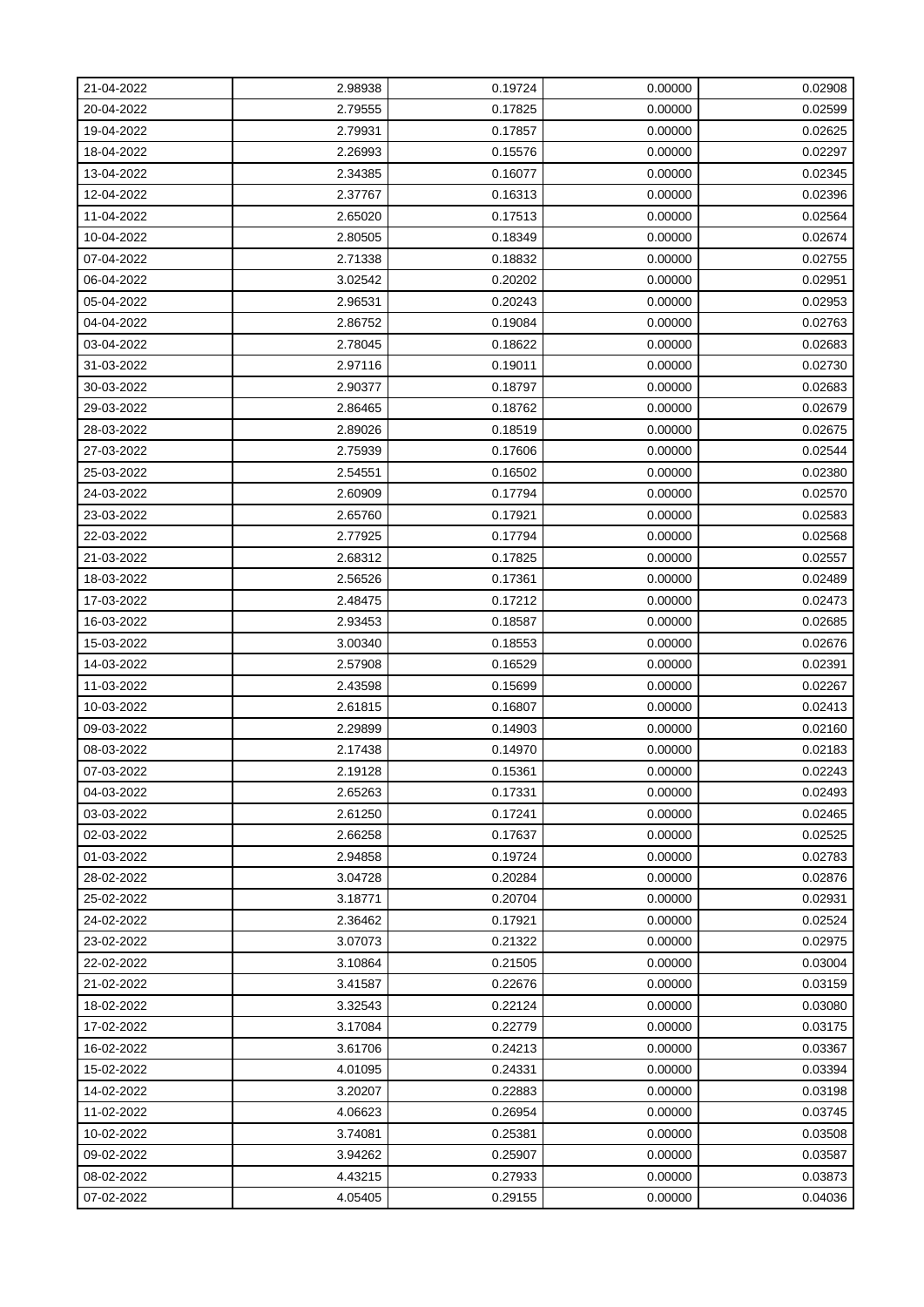| 04-02-2022 | 4.36274 | 0.30769 | 0.00000 | 0.04245 |
|------------|---------|---------|---------|---------|
| 03-02-2022 | 4.83348 | 0.30211 | 0.00000 | 0.04228 |
| 02-02-2022 | 4.15111 | 0.28653 | 0.00000 | 0.04011 |
| 01-02-2022 | 3.96922 | 0.28902 | 0.00000 | 0.04055 |
| 31-01-2022 | 4.15318 | 0.29499 | 0.00000 | 0.04170 |
| 28-01-2022 | 4.29550 | 0.28409 | 0.00000 | 0.04033 |
| 27-01-2022 | 3.87295 | 0.24876 | 0.00000 | 0.03510 |
| 26-01-2022 | 3.34757 | 0.22026 | 0.00000 | 0.03083 |
| 25-01-2022 | 3.67965 | 0.22936 | 0.00000 | 0.03206 |
| 24-01-2022 | 3.23458 | 0.20704 | 0.00000 | 0.02888 |
| 21-01-2022 | 3.05286 | 0.20450 | 0.00000 | 0.02848 |
| 20-01-2022 | 3.14295 | 0.21231 | 0.00000 | 0.02953 |
| 19-01-2022 | 3.21430 | 0.22989 | 0.00000 | 0.03198 |
| 18-01-2022 | 4.05632 | 0.27322 | 0.00000 | 0.03786 |
| 17-01-2022 | 3.93351 | 0.26316 | 0.00000 | 0.03635 |
| 14-01-2022 | 3.76481 | 0.26110 | 0.00000 | 0.03593 |
| 13-01-2022 | 4.09784 | 0.26385 | 0.00000 | 0.03629 |
| 12-01-2022 | 4.41598 | 0.29155 | 0.00000 | 0.04044 |
| 11-01-2022 | 4.36037 | 0.29326 | 0.00000 | 0.04075 |
| 10-01-2022 | 4.68565 | 0.30864 | 0.00000 | 0.04293 |
| 07-01-2022 | 5.10611 | 0.33003 | 0.00000 | 0.04600 |
| 06-01-2022 | 6.01747 | 0.32895 | 0.00000 | 0.04589 |
| 05-01-2022 | 4.28173 | 0.26882 | 0.00000 | 0.03750 |
| 04-01-2022 | 4.34205 | 0.27624 | 0.00000 | 0.03854 |
| 03-01-2022 | 3.84207 | 0.25445 | 0.00000 | 0.03533 |
| 31-12-2021 | 4.27126 | 0.27473 | 0.00000 | 0.03824 |
| 30-12-2021 | 4.30602 | 0.28409 | 0.00000 | 0.03961 |
| 29-12-2021 | 3.62304 | 0.25575 | 0.00000 | 0.03573 |
| 28-12-2021 | 3.99047 | 0.26110 | 0.00000 | 0.03632 |
| 27-12-2021 | 4.65142 | 0.28571 | 0.00000 | 0.03981 |
| 23-12-2021 | 3.97987 | 0.27548 | 0.00000 | 0.03832 |
| 22-12-2021 | 4.26099 | 0.29586 | 0.00000 | 0.04130 |
| 21-12-2021 | 4.14587 | 0.29240 | 0.00000 | 0.04075 |
| 20-12-2021 | 4.51153 | 0.30960 | 0.00000 | 0.04328 |
| 17-12-2021 | 4.33575 | 0.29070 | 0.00000 | 0.04037 |
| 16-12-2021 | 4.94824 | 0.32787 | 0.00000 | 0.04561 |
| 15-12-2021 | 5.35422 | 0.35714 | 0.00000 | 0.04985 |
| 14-12-2021 | 4.79745 | 0.31949 | 0.00000 | 0.04454 |
| 13-12-2021 | 4.66312 | 0.32154 | 0.00000 | 0.04489 |
| 10-12-2021 | 5.60413 | 0.35461 | 0.00000 | 0.04944 |
| 09-12-2021 | 4.93844 | 0.31153 | 0.00000 | 0.04329 |
| 08-12-2021 | 4.45033 | 0.29326 | 0.00000 | 0.04087 |
| 07-12-2021 | 4.44480 | 0.30581 | 0.00000 | 0.04270 |
| 06-12-2021 | 4.61211 | 0.30581 | 0.00000 | 0.04258 |
| 03-12-2021 | 4.72579 | 0.31348 | 0.00000 | 0.04364 |
| 02-12-2021 | 4.44261 | 0.30864 | 0.00000 | 0.04288 |
| 01-12-2021 | 4.09380 | 0.27624 | 0.00000 | 0.03835 |
| 30-11-2021 | 4.28061 | 0.27322 | 0.00000 | 0.03781 |
| 29-11-2021 | 3.37135 | 0.24096 | 0.00000 | 0.03355 |
| 26-11-2021 | 3.61142 | 0.23641 | 0.00000 | 0.03296 |
| 25-11-2021 | 3.30012 | 0.22779 | 0.00000 | 0.03189 |
| 24-11-2021 | 3.35657 | 0.22727 | 0.00000 | 0.03178 |
| 23-11-2021 | 3.24849 | 0.21322 | 0.00000 | 0.02973 |